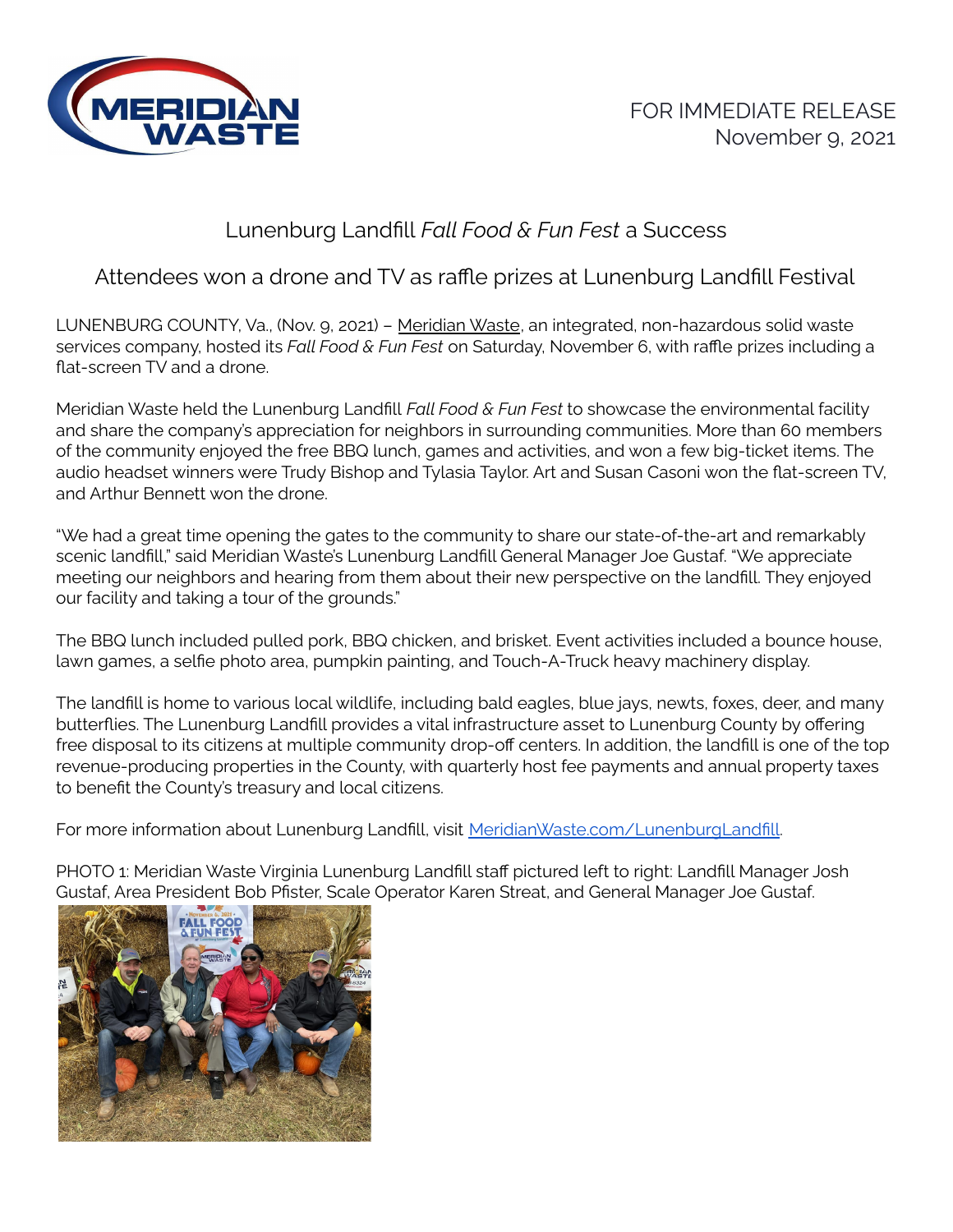PHOTO 2: Child enjoying the view from the Touch-A-Truck display.



PHOTO 3: Lunenburg Fall Food & Fun Fest attendees enjoying a tour of the grounds.



PHOTO 4: Susan Casoni claiming her new 70-inch smart television.